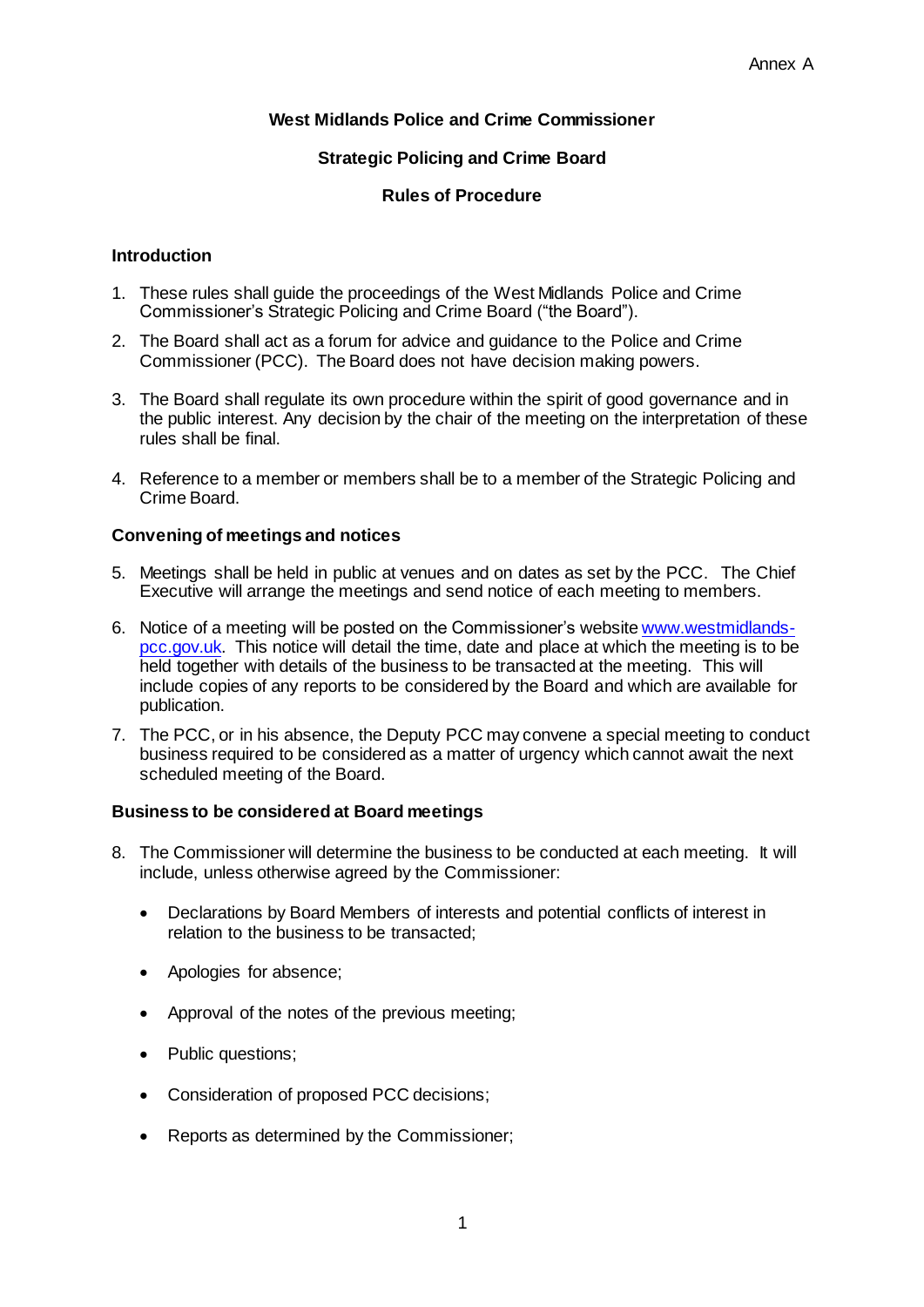• Matters raised by Board members, notice of which must be given to the Chief Executive at least ten days before a meeting.

## **Publication of reports**

9. Reports for the Board will be published on the PCC website unless paragraph 10 applies.

10. Reports which contain:-

- Personal data:
- Information relating to the financial or business affairs of any particular person including the corporations of the PCC and Chief Constable;
- Information which is subject to a duty of confidence;
- Information which relates to consultations or negotiations with third parties:
- Information in respect of which a claim to legal professional privilege could be maintained in legal proceedings; and
- Information which would constitute exempt information under the Freedom of Information Act 2000,

and which in the opinion of the Chief Executive, the public interest in maintaining any statutory exemption from publication outweighs the public interest in disclosing the information shall be marked by the Chief Executive as "Not for Publication" and shall not be published before the Board has considered the report and the extent to which such reports shall be published or considered in public at a meeting of the Board.

### **Chair of meeting**

11. The PCC shall take the chair at each meeting of the Board provided that in the absence of the PCC the Deputy PCC shall take the chair.

### **Public questions**

- 12. Any member of the public, other than a police officer or member of police staff, who lives, works or studies in the West Midlands may ask a question relating to the duties and responsibilities of the PCC.
- 13. Questions must be submitted in writing to the Chief Executive at least ten days before the date of the meeting and shall be included in the agenda for the meeting.
- 14. Questions shall, if practicable, be answered orally at the meeting by the PCC or a person requested to do so by the Commissioner on his behalf. Where it is not practicable to answer the question orally at the meeting a written reply will be sent to the questioner.
- 15. Any question which contains personal data or exempt information shall not be published in the agenda but shall receive a written response.